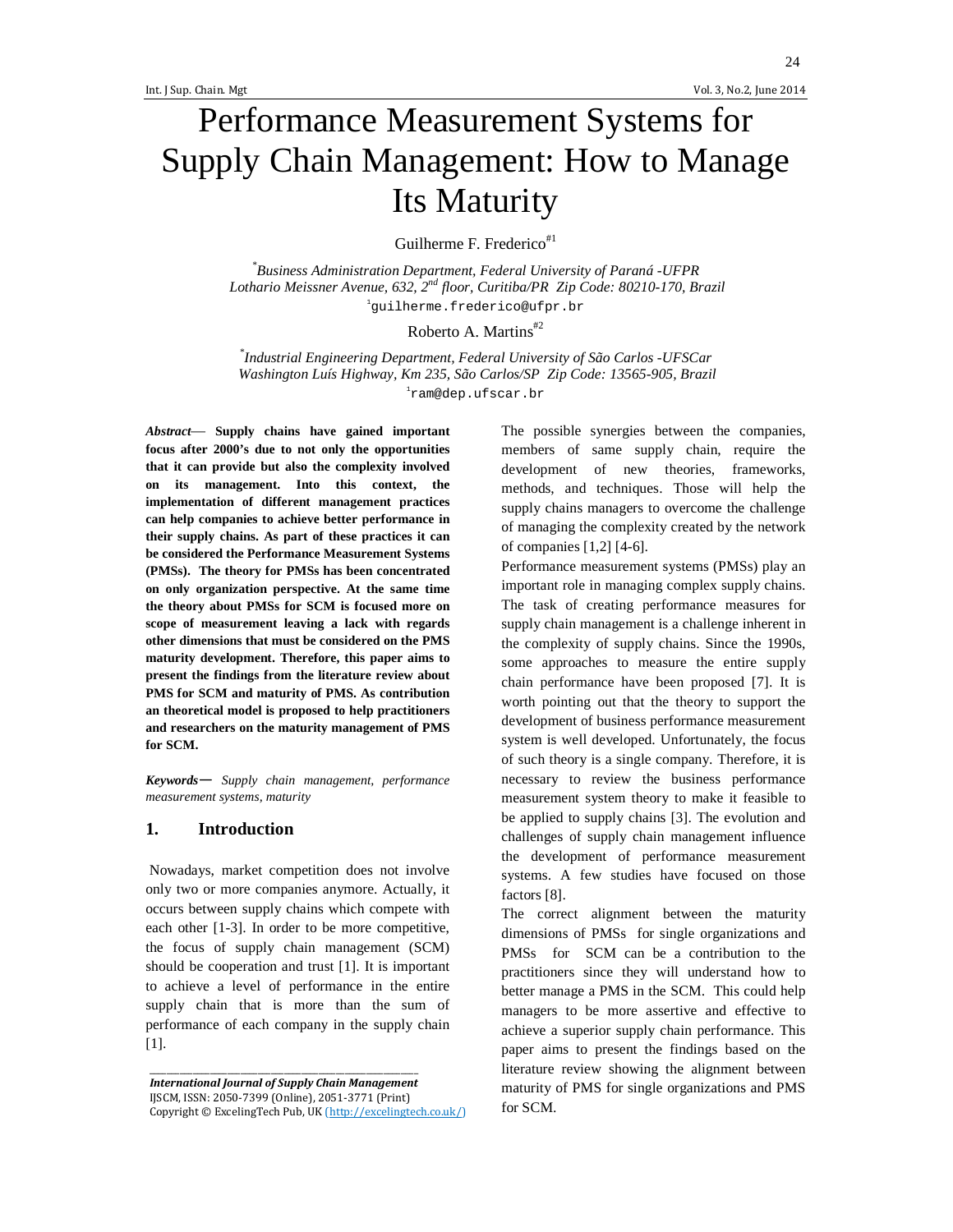Such findings can also contribute to the PMS theory in the supply chain management field. Therefore, the research question which this study aims to answer is:

#### *What are the dimensions to be considered for the maturity management of PMS for SCM?*

This research question will guide the literature review which will be the basis for field researches to be done in the future. This paper focus on the first step of the research, presenting a literature review built based on a systematic approach. This literature review was the basis to the theoretical model for the relationship between SCM maturity and PMS maturity that will be presented. The framework will be the basis for the field research to seek empirical findings linked to the research question. This paper is structured as follows. The next section presents the literature review. The following section presents the theoretical framework on the relationship between maturity of supply chain management and performance measurement systems. For last, final remarks and future directions are considered as conclusion of this paper.

### **2. Literature Review Method**

The literature review process followed a systematic approach [36]. Management research is a relatively young field and needs more structure and systematic process to allow a better support with regards the research question which is aimed to answer in a management field research [36].

More replicability and traceability of the arguments and conclusions using a systematic approach has been being required in the SCM researches [35]. The systematic review basically follows three steps [36]:

- Planning
- **Conduction**
- Reporting and Dissemination

In the step planning a plan of the literature review is developed having as the result a review protocol which will be used for the next step of the research: conduction [35]. With regards to conduction step, activities as research identification, selection of studies, and assessment of the sources, data extraction and data synthesis are developed [35]. This paper will focus on the two first steps, 1 and 2 which aim to build a basis for the field research that will be conducted in the future.

The planning of the literature review considered as a basis the two central themes of the study: supply chain management and performance measurement systems. Into these two main topics the research concentrated to seek sources with the following key-words and their combinations:

- Supply Chain Management
- Performance Measurement Systems
- Supply Chain Management and Performance Measurement System
- **Maturity**
- Maturity and Performance Measurement System

A period of search was established considering publications since 1990s until 2012. The long period is justified by the few studies available related to these topics. Also, the study aimed to show the evolution of the theories and models over the time. The main sources researched were the following journals:

- International Journal of Physical Distribution & Logistics Management
- International Journal of Production Economics
- The International Journal of Logistics Management
- Journal of Business Logistics
- Journal of Supply Chain Management
- Supply Chain Management An International Journal
- International Journal of Productivity and Performance Management
- International Journal of Operations & Production Management
- International Journal of Supply Chain Management

The research was not limited to the journals above being them the main sources. Other sources were considered as proceeds of events linked to SCM and operations management, books of relevant authors in the area and other documents from the organizations and institutes linked to SCM and PMS considering the reliability and quality assessment criteria of those sources. Important to emphasize the difficulty faced to find a significant number of publications related to the thematic proposed by this research. Thus, this fact highlights the originality essence of this study and the needs for more clarifications related to maturity of PMS for SCM.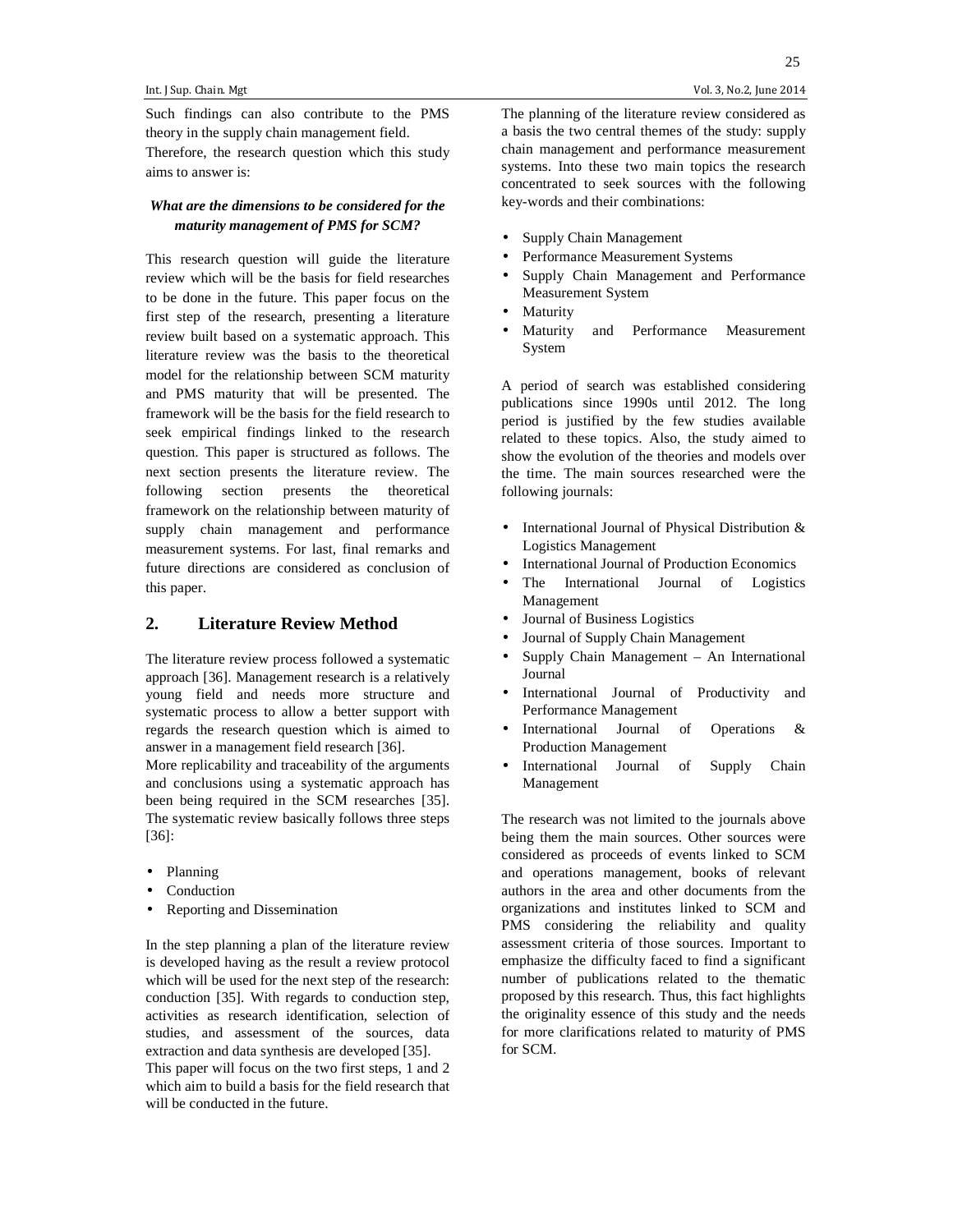#### **3. Literature Review Content**

Into this section the results of the extensive literature review done will be presented. The first section presents the findings of maturity of supply chain management. In the following section, the findings about the maturity of PMS are showed.

### **3.1 Performance Measurement Systems for SCM**

New performance measurement systems have been the focus of several researchers since the 1990s after they acknowledged the inadequacy of traditional PMS. The financial performance measurements alone were not enough to track the drivers of performance and to support the establishment of actions to improve organizational performance.

The new perspective was to change the emphasis of performance measurement from a financial perspective to a more holistic perspective considering cause and effect as well as the link with the organizational strategies [19]. Performance measurement is the process of quantification of efficiency and effectiveness of an action. Performance measure can be defined as the metric used to quantify the efficiency and effectiveness of an action. A performance measurement system is defined as the set of metrics used to quantify both the efficiency and effectiveness of actions [19]. Performance measurement systems should have a dynamic characteristic regarding the changes that occur over time in the environment in which they are present [20, 21]. Hence, the understanding of evolution of a PMS is very important because it should change according to the environment evolution aiming to achieve greater suitability in terms of environment requirements.

With regard to PMSs for supply chain management, the focus is only the scope of measurement. This is one of the dimensions to be considered in the evolution of PMS, but it is not enough to achieve higher levels of maturity. Other dimensions should be considered for this purpose as well.

Several PMSs for supply chain management have been proposed in the literature in the last years. The PMSs and their authors are:

- **Andersson, Aronsson and Storhagen [22]:**Focus on processes, customer satisfaction, and financial measures.
- **Van Hoek [23]**: Measures related to logistics costs, customer delivery, flexibility, and level of commitment at the chain.
- **Beamon** [24]: Focus on basic processes, flexibility, customer satisfaction, and financial measures.
- **Pires and Aravechia [25]**: Focus on customer satisfaction for basic process, flexibility, and financial measures.
- **Holmberg [26]:** Proposal of a holistic PMS for supply chain management. Focus on PMS structure.
- **Brewer and Speh [27]:** Based on Balanced Scorecard with performance measures linked to the customer's value, level of services, collaboration, costs, processes, and partnership in the chain.
- **Gunasekaran, Patel and Tirtiroglu [28]:** Focus on process, financial, level of service to the customers, flexibility, initiative, and partnership in the chain measures.
- **Geary and Zonnenberg [29]**: Financial, flexibility, and delivery measures.
- **Chan et al. [4]:** PMS structure implemented in processes and sub-processes in the chain according to major areas of the supply chain.
- **Bhagwat and Sharma [30]:** Focus on processes, financial, level of service, flexibility, and level of partnership measures based on Balanced Scorecard.
- **Supply Chain Council [31]**: Based on four processes of Supply Chain Operations Reference (SCOR) Model (planning, source, production, delivery). Follows the attributes of responsiveness, agility, reliability, costs, and resources.

As can be seen in the PMSs proposals, it is important to highlight that the Holmberg [26] and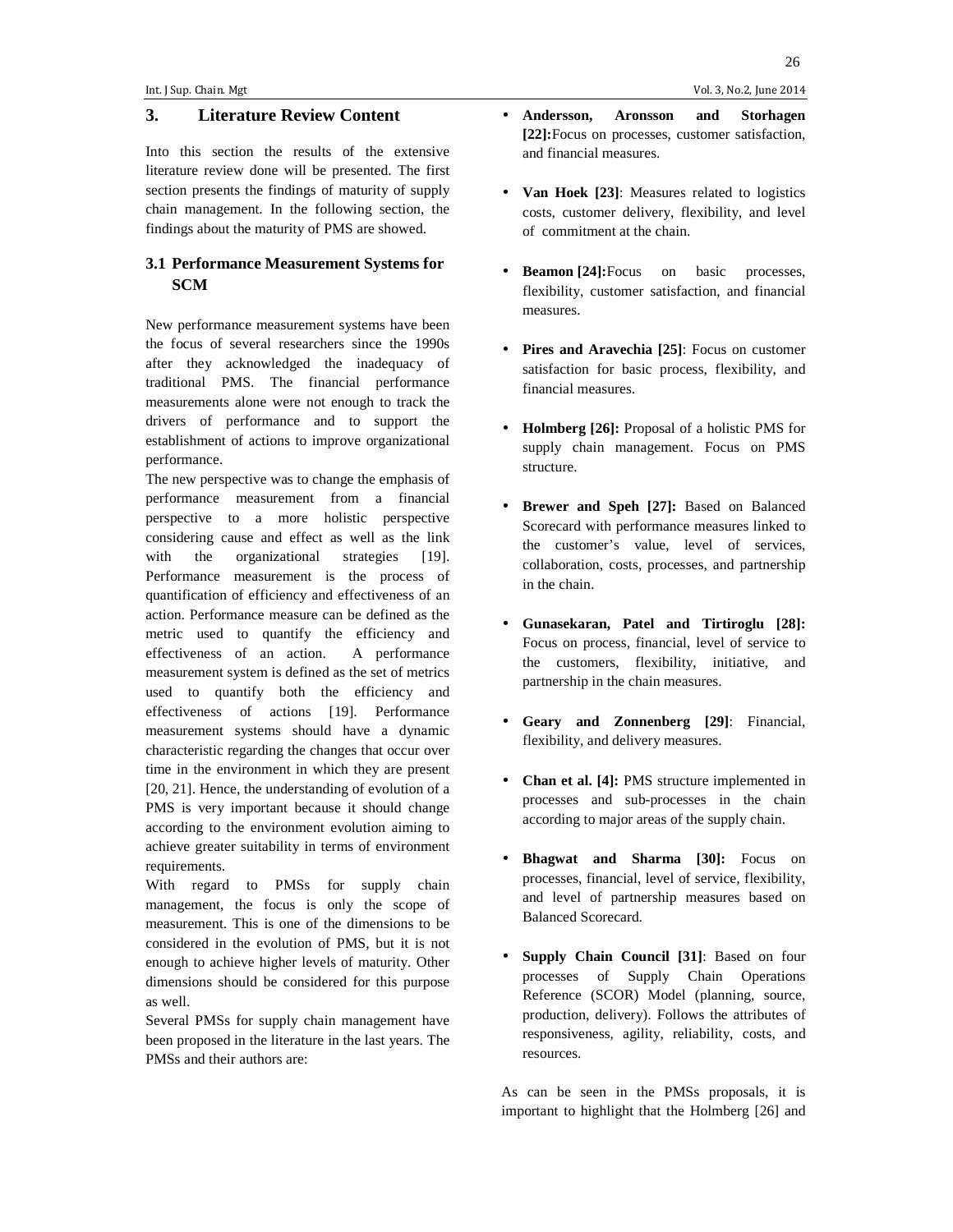Chan et al. [4] focus more on the structure of the PMS. The other frameworks emphasize the scope of measurement presenting the performance measures that should be used in a SCM. Another interesting point is the broad perspectives of measurement of frameworks were proposed after 2000s. Those frameworks are more comprehensive.

#### **3.2 Maturity of Performance Measurement Systems**

Maturity is defined as the stage achieved in a process which it is better developed on its more advanced stage [9]. Maturity frameworks are not new in the management field. Several frameworks for continuous improvement have been proposed in literature [10], such as project management [11], virtual organizations [12], and product development [13].

Regarding the maturity of PMSs, there are basically two maturity models in the literature. The first model was purposed by Wettstein and Kueng [32] and was built using the Capability Maturity Model concept. Such model is based on six dimensions:

- Measurement Scope
- Data Collection
- Data Storage
- Communication of Results
- Use of Performance Measures
- Quality of Measurement Process

These six dimensions evolve through the four levels of maturity: ad-hoc, adolescent, grown-up, and mature. The second model was purposed by Van Aken et al. [33]. It is based on the Improvement System Assessment Tool (ISAT). Such model is more focused on the evaluation of the PMS considering it as an improvement process. It also takes into consideration the results achieved through the PMS. The Wettstein and Kueng [32] model is more suitable for the development of the theoretical model in this research taking into consideration that it considers dimensions which needs to be managed for each level of maturity.

## **4. The Alignment Between Maturity of PMSs for SCM and Maturity of PMS**

In this section, the theoretical model of alignment between PMSs for SCM and maturity of PMS will

be presented based on the findings from the literature review. The framework was developed using the following steps:

- Identification of dimensions for PMSs maturity
- Classification and link of PMSs for SCM found on the literature review in the levels of maturity of PMS

For PMS maturity, the dimensions are those proposed by Wettstein and Kueng [32]. These dimensions are: Measurement Scope, Data Collection, Data Storage, Communication of Results, Use of Performance Measures, and Quality of Process Measurement.

There are three levels of maturity – initial, intermediate, and advanced. For this study purpose, the dimensions of maturity of PMS were grouped into three broad levels. It is worth mentioning that the model considers the maturity from the initial level, moving to the intermediate level, and reaching the advanced level. Based on the Wettstein and Kueng [32] model, the PMS maturity characteristics in the three levels of maturity considered in this study are:

- **Initial:** performance measurement with financial focus, manual data collection, data storage is not organized, communication of results is not frequent, lack of definition regarding to use of performance indicators, and quality of the measurement process is not defined.
- **Intermediate:** performance measurement still occurs with financial focus but with the beginning of some other measurement approaches, automated data collection and storage focused on financial data, while other information is manually collected and stored in a dispersed form, communication of results focused on high and middle management, use of indicators, and small concern about the quality of the measurement process.
- **Advanced:** comprehensive performance measurement including stakeholders in the supply chain management, systematic procedure for collecting and storing data and information, broad communication of results, extensive use of performance indicators for planning, controlling, and improving supply chain performance with the implementation of new technologies.

 Analysing the PMSs for SCM as demonstrated in section 3.1 is possible to identify that they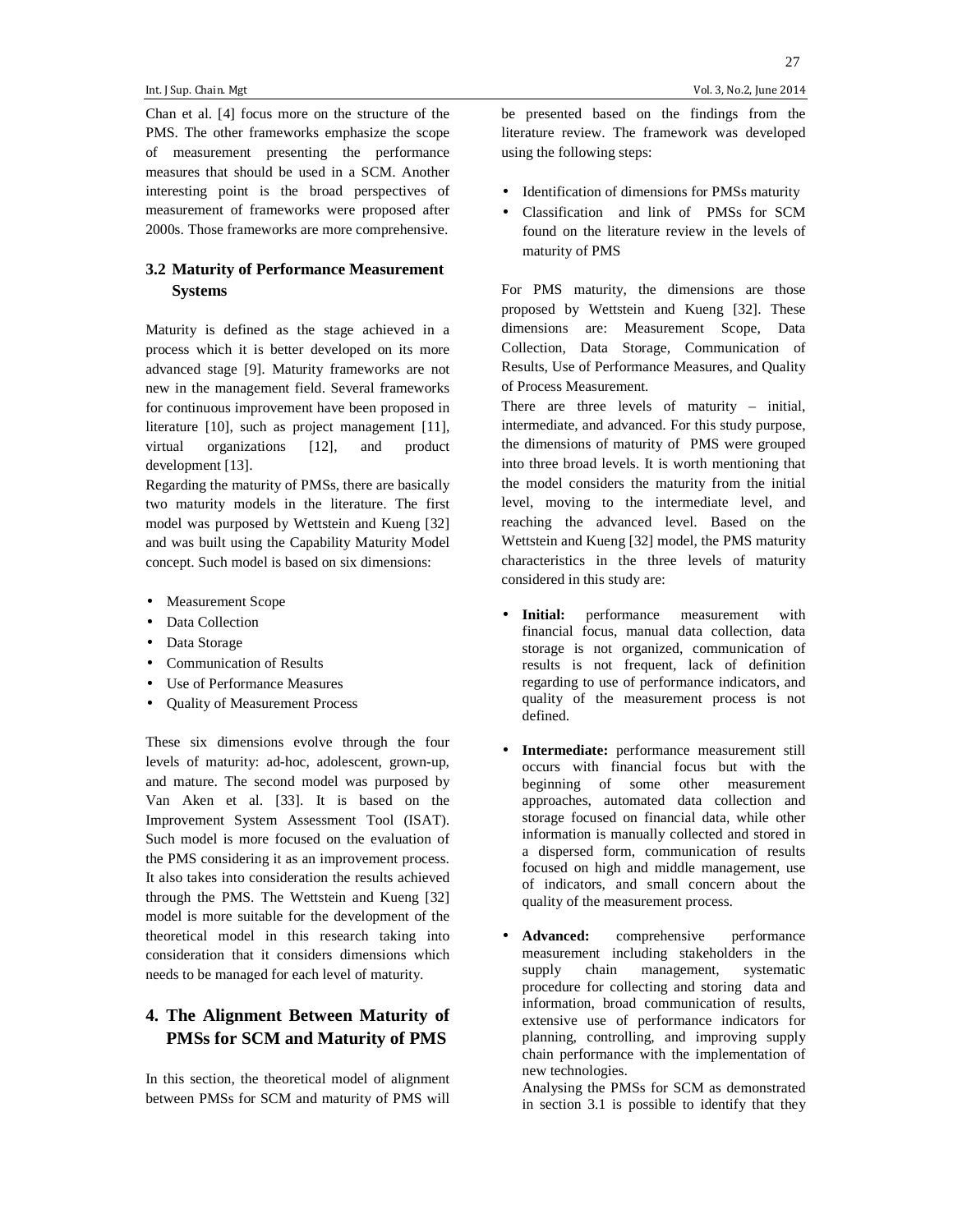.

are linked to the level of integration of the supply chain. Some PMSs are focused on basic process and have an internal perspective of the focal-company of the chain. Some proposals have a broader set of measures but remains in an internal perspective. Other ones predict a collaboration and partnership which presumes that those are more fixed to that supply chains with external integration to the customers and suppliers.

Based on the characteristics for the three levels of maturities presented, a theoretical proposition was developed:

> *Proposition: The evolution of maturity of PMSs for SCM emerges from an initial level to an advanced level in terms of its scope of measurement, data collection, storage data, communication of results, use of measures, and measurement process quality*

Important to emphasize that the theoretical proposition stated in this paper can be used to guide future field researches and verify if it can be corroborated or not.

Based on the Figure 1 as the evolution of the dimensions of PMS maturity goes to the advanced level more robust a PMS becomes.



**Figure 1**. Evolution of PMS maturity dimensions

A more robust PMS fix better with a more comprehensive PMS for SCM. As these PMSs presume to be more integrated in the supply chain, PMSs that pursue a better level of these maturity dimensions i.e. comprehensive set of indicators, storage data system, mechanisms to facilitate use and communication and defined quality process review, will be a trigger for a more efficient SCM. This relationship can be viewed on Figure 2, which presents the theoretical model between the maturity of PMS and PMS for SCM, considering the level of SCM integration.



**Figure 2**. theoretical model between PMS for SCM and its maturity levels

## **5. Conclusions**

This paper aimed to present a theoretical model showing the relationship between maturity of PMS and PMSs for SCM. This approach has an important relevance taking into consideration that there is a lack in the literature linked to maturity with regards PMS for SCM purposes. An extensive literature review was presented using a systematic approach which allows a better reliability and quality of the data obtained. A qualitative approach was adopted considering that this study aims to explore the subject proposed and generate a contribution to the literature as basis for future qualitative and quantitative researches.

As the main findings it was possible to identify eleven PMSs for SCM and two maturity models for PMS. It was identified six dimensions which drives the maturity of PMS. Also, it was possible to verify that the PMS for SCM focus only on measurement scope, which is only one dimension to manage the maturity of the PMS. A theoretical model was proposed having as basis Wettstein and Kueng [32] model. Another maturity model for PMS found out in the literature was proposed by Van Aken [33] which considers dynamic dimensions over the stages of maturity, having a static perspective, reason why Wettstein and Kueng [32] was chosen. Figure 1 presented the theoretical model which shows the link between PMS for SCM and its maturity levels aligning each PMS found on the literature in each level of maturity. This model is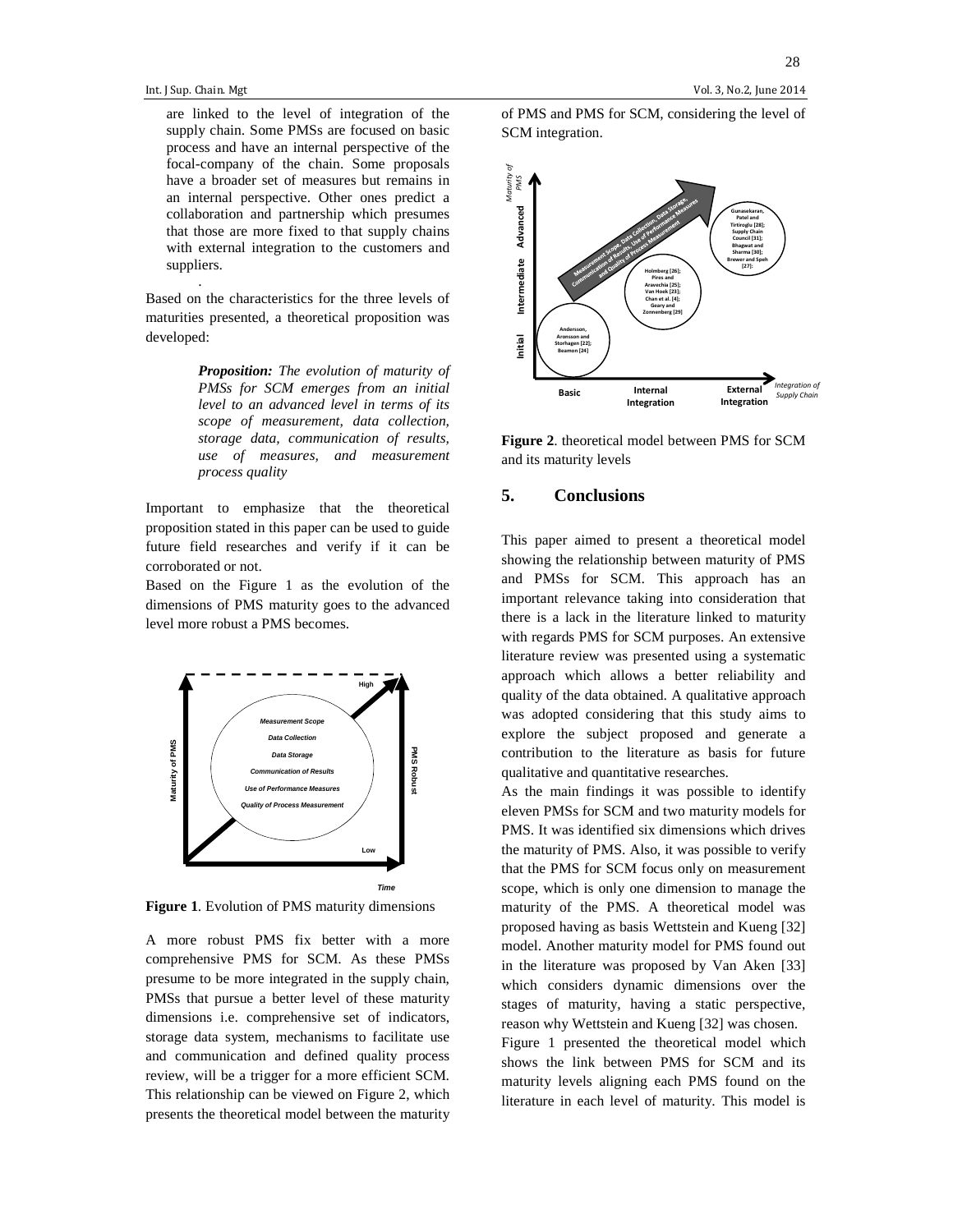the answer for the research question that orientated this study.

Certainly a field research is required to get more evidences around the dimensions identified as well as to evaluate if the theoretical proposition suggested in this paper can be corroborated or not. However, despite of future field researches, the findings from the literature review brings an important contribution for the theory related to PMS in SCM field, considering the inedited characteristic of the research objective. Besides the contribution to the academy, it also can be a reference guide to help practitioners to seek a better management of the PMSs for SCM.

#### **References**

- [1] Christopher, M., 2005, *" Logistics and Supply Chain Management,"* 3rd ed. London: Pearson Education..
- [2] Lambert, D., Cooper, M., 2000, *"Issues in Supply Chain Management,"* Industrial Marketing Management. v.29, 65-83.
- [3] Pires, S., 2009, *"Gestao da Cadeia de Suprimentos: Conceitos, Estrategias, Praticas e Casos,"* 2nd. Sao Paulo: Atlas.
- [4] Chan, F., Qi, H., Chan, H., Lau, H., IP, R., 2003, *"A conceptual model of performance measurement for supply chains,"* Management Decision.v.41, n.7, 635-642.
- [5] Simchi-Levi, D., Kaminsky, P., Simchi-Levi, E., 2003, *"Introduction to supply chain management,"* In: Simchi-Levi, D.; Kaminsky, P.; Simchi-Levi, E. Designing and Managing the Supply Chain: concepts, strategies and case studies. 2nd ed., Boston: McGraw-Hill..
- [6] Ayers, J., Malmberg, D., 2002, *"Supply Chain Systems: Are You Ready?,"* Information Strategy: The Executive's Journal..
- [7] Lambert, D., Pohlen, T., 2001, *"Supply Chain Metrics,"* The International Journal of Logistics Management. v.12, n.1, 1-19.
- [8] Morgan, C., 2004, *"Structure, speed and salience: performance measurement in the supply chain,"* Business Process Management Journal. v.10, n.5, 522-536.
- [9] Oxford., 2011, *Oxford Dictionaries*. Oxford University Press.
- [10] Attadia, L., Martins, R., 2003, *"A. Medicao de desempenho como base para evolucao da melhoria continua,"* Revista Producao. v.13, n.2, 33-41.
- [11] Kwak, Y., Ibbs, W., 2002, "*Project Management Process Maturity Model,"*Journal of Management In Engineering. v.18, n.3, 150-155.
- [12] Venkatraman, N., Henderson, J., 1998, *"Real Strategies for Virtual Organizing,"* Sloan Management Review. v.40, n.1, 33-48, Fall.
- [13] Harter, D., Krishnan, M., Slaughter, S., 2000, *"Effects of Process Maturity on Quality, Cycle time, and Effort in Software Product Development,"* Management Science. v.46, n.4, 451-466.
- [14] Stevens, G., 1989, *"Integrating the supply chain," International Journal of Physical Distribution & Logistics Management"*. v.19, n.8, 3-8.
- [15] Performance Measurement Group PMG PRTM, 2007, *"Competitive Advantage of Best in Class Supply Chains. Pennsylvania,"*. Available:http://www.pmgbenchmarking.com / public/survey/ dvantagesofbic. pdf
- [16] Lockamy, A., McCormak, K., 2004, "*The development of a supply chain management process maturity model using the concepts of business process orientation,"* Supply Chain Management: An International Journal. v.9, n.4, 272-278.
- [17] Daozhi, Z., Liang, Z., Xin, L., Jianyong, S., 2006, *"A New Supply Chain Maturity Model With 3-Dimension Perspective,"* ITIC – Information Technology and Innovation Conference, Hangzhou.
- [18] Oliveira De, M., 2009*, "Modelo de Maturidade de Processos em Cadeias de Suprimentos: Precedencias e os Pontos-Chave de Transicao,"* Tese (Doutorado em Administração) Programa de Pos-Graduacao em Administracao, UFMG, Belo Horizonte.
- [19] Neely, A., Gregory, M., Platts, K., 1995, *"Performance measurement system design,"* International Journal of Operations & Production Management. v.15, n.4, 80-116.
- [20] Bititci, U., Turner, T., Begemann, C., 2000, *"Dynamics of performance measurement systems,"* International Journal of Operations & Production Management. v.20, n.6, 692- 704.
- [21] Kennerley, M.; Neely, A., 2003, *"Measuring performance in a changing business environment.,"* International Journal of Operations & Production Management. v.23, n.2, 213-229.
- [22] Andersson, P., Aronsson, H., Storhagen, N., 1989, *"Measuring Logistics Performance,"* Engineering Costs and Production Economics. v.17, 253-262.
- [23] Van Hoek, R., 1998, *"Measuring the immeasurable - measuring and improving performance in the supply chain,"* Supply Chain Management: An International Journal. v.3, n.4, 187-192.